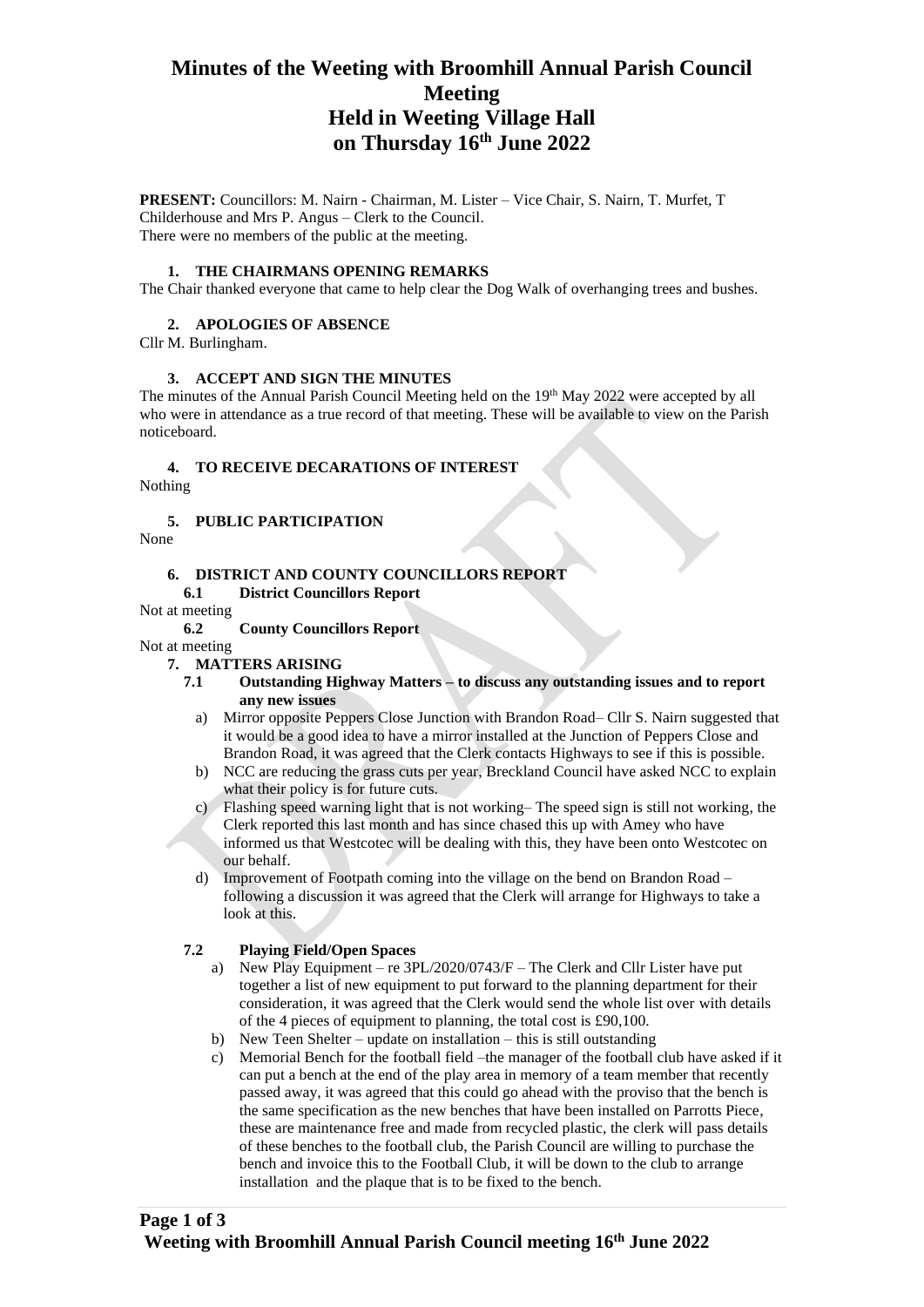# **Minutes of the Weeting with Broomhill Annual Parish Council Meeting Held in Weeting Village Hall**

# **on Thursday 16th June 2022**

- d) Fence for play area the clerk is looking at applying for a grant from Mick George (see item 10.2) and also from Breckland. New quotes will be obtained from Wickstead and one other company. It was also suggested that the fence could be taken down and not replaced which will mean no maintenance is necessary.
- e) Repairs to the Village Hall Drive the recent repairs carried out on the Village Hall drive have proved very successful and it was agreed to use the same method for any future repairs that may be needed in this area.

## **7.3 Councillor Vacancies – update on any applications**

The Chair has been approached by a resident that is interested in the position, however, he is away from July to December this year, the Chair has suggested that he applies when the elections come up next year.

## **7.4 Lapel Pins – to agree pins to be awarded (if any)**

None

## **7.5 SAM 2 – Brief report on latest data**

The average weekly speeds are well below the speed limited – there is a daily average of 5000 vehicles passing through Weeting. Following a discussion, it was agreed that two new posts are needed in Park View, the Clerk will contact Jack Griffiths at Highways to come and take a look at the suggested positions to see if they are acceptable to Highways.

#### **7.6 Swift/Martin House – to discuss if the Parish Council would like a Swift/Martin house for the village that County Cllr Fabian Eagle has offered free of charge**

It was agreed that Weeting would like one of these – the clerk will contact Cllr Eagle to let him know.

#### **7.7 Breckland Mindful Towns Program – to discuss if any Councillors would like any Mental Health Community Training**

The Chair is going attend this course, he asked others to consider taking up this offer.

## **7.8 Any other matters that need action**

A resident recently trimmed the grass verges and it was agreed to send a letter to him expressing thanks and appreciation from the Parish Council.

## **8. REPORTS**

## **8.1 Street Lighting Officers Report**

Nothing to report

## **8.2 Bowls Club Report**

Nothing to report

## **8.3 Village Hall Report**

Nothing to report

## **8.4 Football Club Report**

No report received, it was noted that the door to the visitors changing room needs repairing, the Clerk will contact the football club.

## **9. CORRESPONDENCE – To report on any outstanding correspondence received by the Council**

None outstanding

## **10. FINANCE**

## **10.1 To agree and sign the payments for May/June 2022**

The following payments for May/June 2022 invoices were authorised on Thursday the16th June, the payments were signed off by the Chair

| Balance for May 2022 (current account only) | £23,092.90 |  |
|---------------------------------------------|------------|--|
| Minus the following direct debits           |            |  |
| <b>Street Lights</b>                        | £652.88    |  |
| <b>Street Lights Parrotts Piece</b>         | £18.38     |  |
| <b>Total Direct Debits</b>                  | £18.38     |  |